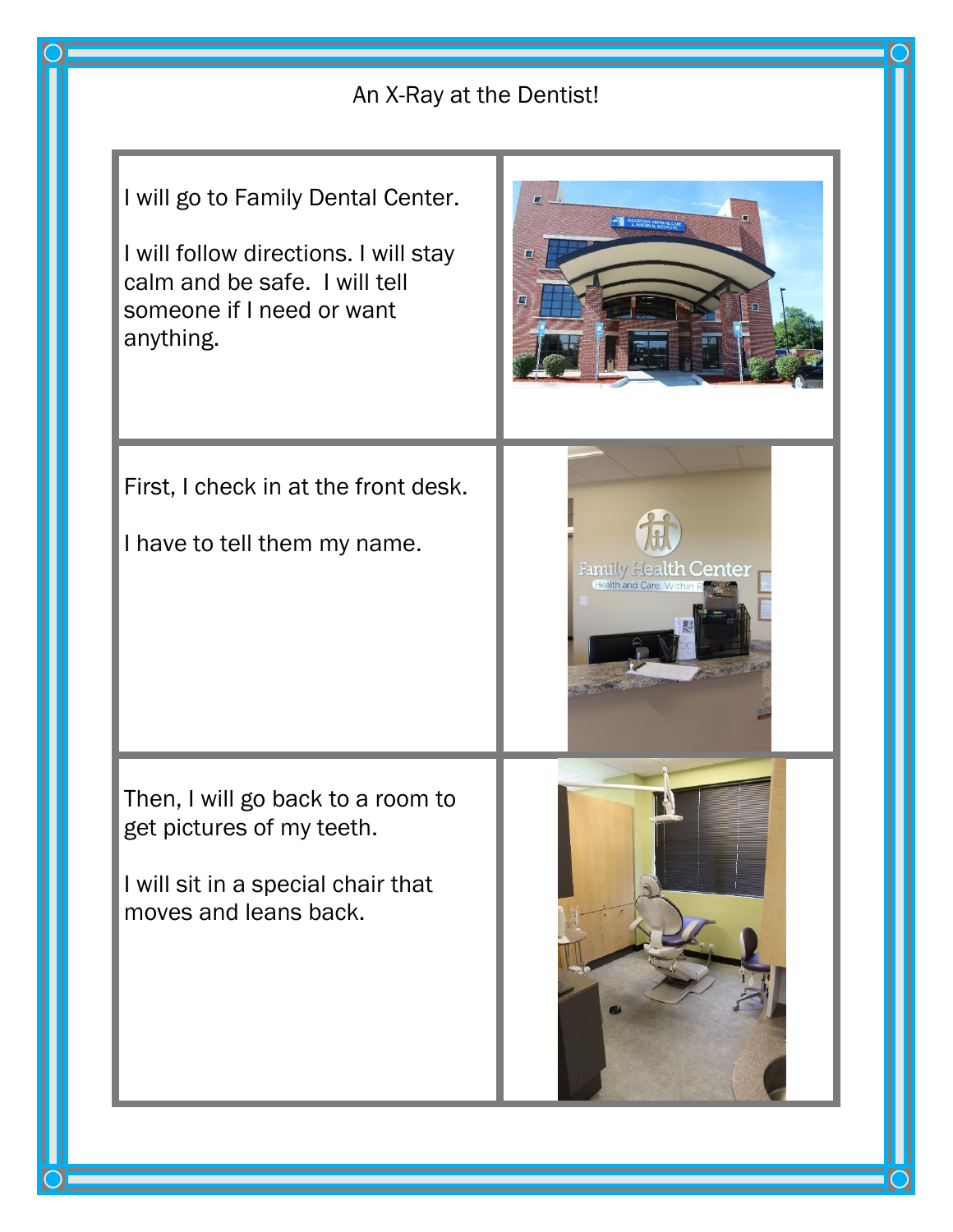## An X-Ray at the Dentist!

l,

l

Next, the assistant will put a special vest on me. This lets the xray machine focus only on my teeth.

I will sit still and keep the vest on.

I can tell them if I need a break.



After I have the vest on, the assistant will place an x-ray sensor next to my teeth in my mouth.

The assistant will place the x-ray camera next to my cheek.

I will have to bite my teeth together so that the assistant can get a picture!

The Assistant will leave the room to push the x-ray button. The camera will make a buzz sound.

When the x-ray is complete, I can take the vest off. I will stay in my chair so the dentist can look at my teeth.